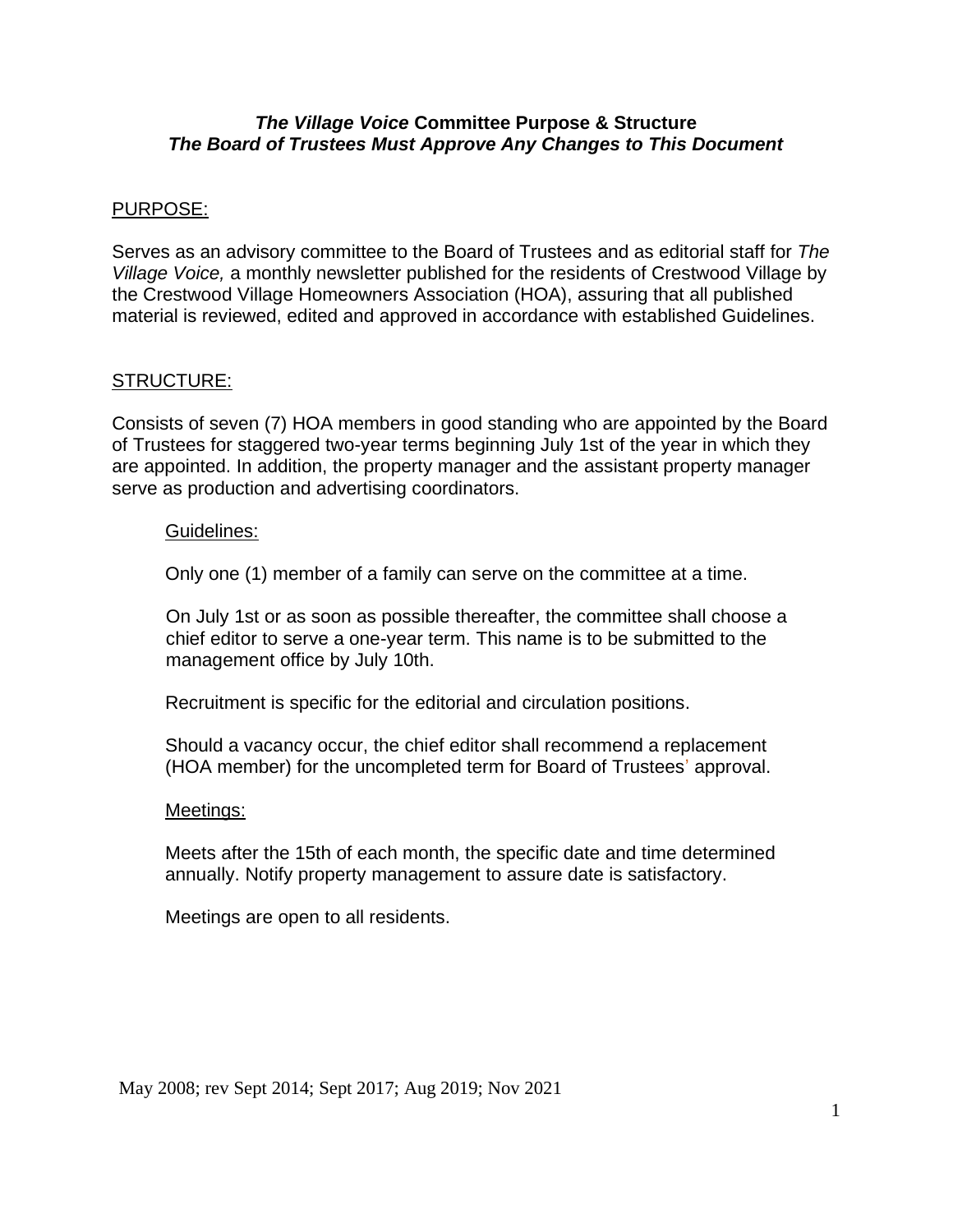# RESPONSIBILITIES OF THE COMMITTEE:

Reviews draft newsletter.

Approves/disapproves all material for appropriateness of content (see Publishing Guidelines for *The Village Voice).* 

Reviews all approved material for grammar, sentence structure, spelling, capitalization and punctuation. Content should not be changed or rewritten without the consent of the person writing the article. However, submissions may be subject to editing for space, style and clarity.

Checks calendar for completeness and accuracy. Questions should be directed to the person in charge of the event or to the property manager.

Reviews draft layout for consistency with established Guidelines. New or rewritten articles should not be submitted for placement in the newsletter after corrections and/or changes buy the committee have already been submitted to the property manager.

Maintains one copy of every issue of *The Village Voice* in the permanent files of the HOA.

Collates and distributes newsletters per schedule established annually. This enables block captains to deliver before the first of each month.

# RESPONSIBILITIES OF MANAGEMENT:

Property manager receives all material for publication. A copy of all submitted material shall be provided to the chief editor for review prior to submission by the chief editor to the graphic designer for the first draft. Information received after the month's deadline date will be considered for the next issue.

Assistant property manager receives all advertisements, prepares bills and collects fees for advertising.

Property manager provides the chief editor with a copy of any correspondence relating to the newsletter.

Arranges space for monthly meeting.

May 2008; rev Sept 2014; Sept 2017; Aug 2019; Nov 2021